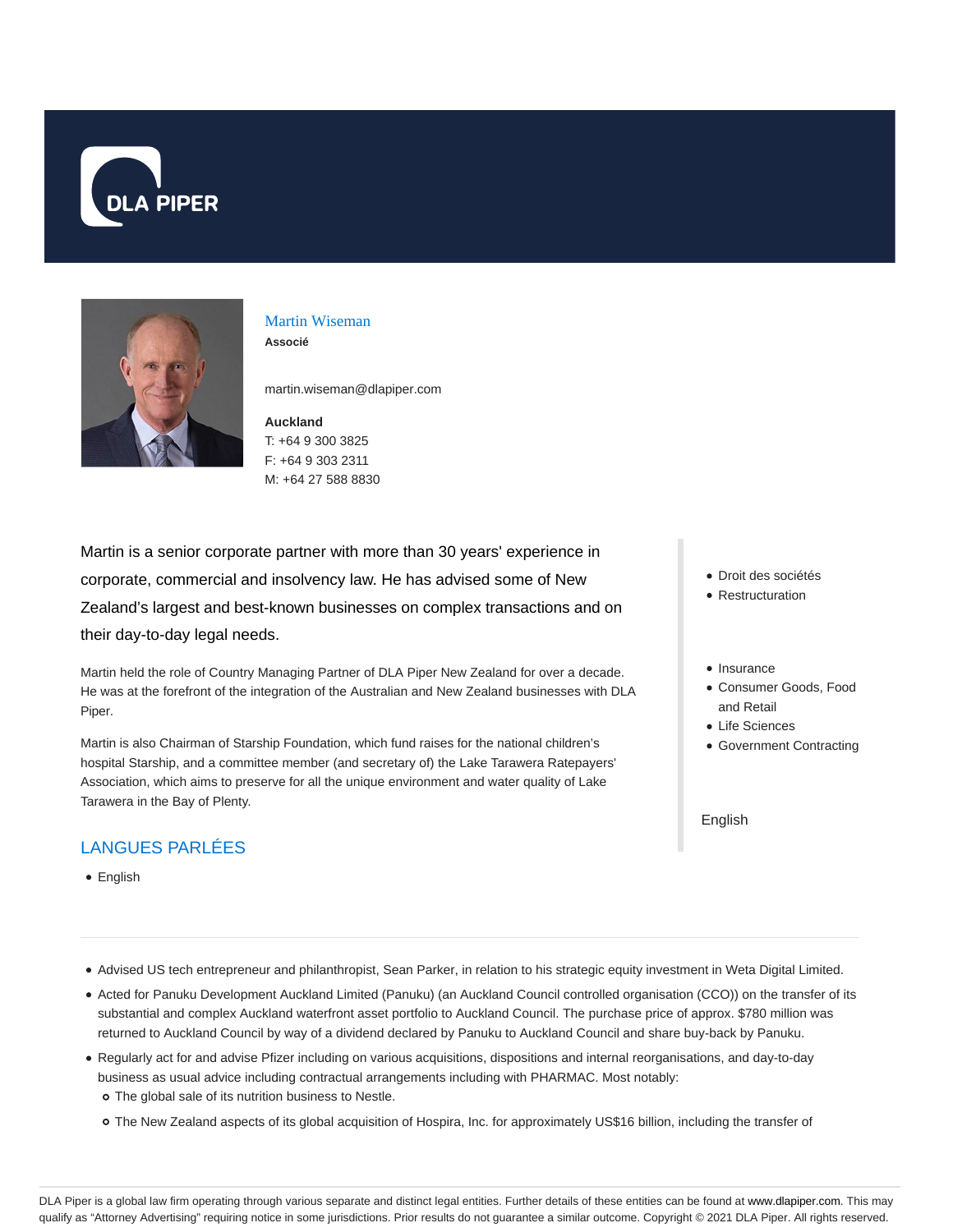Hospira's pharmaceutical business and New Zealand legal entity alignment.

- The New Zealand aspects of its global sale to ICU Medical, Inc. of Pfizer's Hospira infusion pump business for approximately US\$900 million.
- The New Zealand aspects of its reorganisation of its consumer healthcare business (valued at up to US\$20 billion) and JV with GSK.
- The New Zealand aspects of the JV between Pfizer and Mylan relating to established medicines.
- Acted as external General Counsel to Foodstuffs North Island for many years and has provided advice and representation on numerous matters including on Foodstuffs' investment in The Warehouse Group Limited (including competition law issues), its acquisition of Liquorland and on retail financial services, procurement, pharmacy and fuel joint ventures. Foodstuffs North Island and Foodstuffs South Island together control around 53% of the New Zealand grocery market. Martin is also a trustee of the Foodstuffs North Island Perpetuation and Protection Trusts.
- Acted as lead adviser to the merger parties in the Court approved merger under Part 15 of the Companies Act of Foodstuffs (Wellington) Co-operative Society Limited (an industrial and provident society) and Foodstuffs (Auckland) Limited (a company) to become Foodstuffs North Island Limited in 2012 and 2013. The merged co-operative had whole of business annual revenue of NZD\$7.7 billion in 2018 and is franchisor (and in many cases landlord and financier) to about 383 retail and wholesale owner operated grocery outlets in the North Island under the PAK'nSAVE, New World, Four Square and Gilmours banners. The merger involved consultation with the Financial Markets Authority, Commerce Commission, Takeovers Panel and Reserve Bank and also involved restructuring a funding package in the vicinity of 992 million. That funding package was refinanced in March 2014 under a 1,050 million multi option facility provided to Foodstuffs North Island Limited by a syndicate of banks.
- Acted for the purchaser from interests associated with Waterman private equity of the business of retailer Guthrie Bowron, which grants franchises throughout New Zealand to market and sell home decorating products under the trade name Guthrie Bowron, in 2014. In 2015 Martin acted for Guthrie Bowron on its purchase of the Colourplus network of franchised stores, with the intention of converting them to Guthrie Bowron franchised stores, and the on-sale to Dulux of intellectual property and paint formulations.
- Advising Visa on the New Zealand aspects of its proposed acquisition of Fraedom (being an SaaS technology firm that provides payments and transaction management tools to banks and their corporate customers).
- Advised HomeAway Netherlands Holding B.V (ultimately owned by Expedia Group, Inc.) on its acquisition of 100% of shares in Bookabach Limited, a New Zealand incorporated company. Contemporaneous to the share acquisition, Bookabach acquired certain of the assets of Bookastay.com.au Pty Ltd, an Australian incorporated company.
- Advised on the spin off by Ingersoll-Rand plc, a US listed entity, of its commercial and residential security businesses. The spin-off resulted in two stand-alone and independently listed companies, Ingersoll-Rand plc and Allegion plc. The Ingersoll-Rand group is undertook an internal re-organisation which culminated in the transfer of the group's commercial and residential security businesses to Allegion (a newly listed entity). Following this transfer, shares in Allegion were issued to the shareholders of Ingersoll-Rand on a pro-rata basis and the shares in Allegion issued on incorporation cancelled.
- Acted for Newell New Zealand on the New Zealand aspects of the US\$1.95 billion global sale of Newell's tools business (including the Irwin®, Lenox®, and Hilmor® brands) to Stanley Black & Decker, Inc. in 2016-17.
- Acted for Newell Rubbermaid in the New Zealand business consolidation, being the acquisition by the New Zealand subsidiary of the commercial and consumer products business formerly carried on in New Zealand by a branch of the Australian subsidiary, in 2013.
- Regularly acts for and advises Pfizer including on various acquisitions, dispositions and internal reorganisations, and day-to-day business as usual advice including contractual arrangements including with PHARMAC. Notably, Martin has acted for Pfizer on: The global sale of its nutrition business to Nestle.
	- The New Zealand aspects of its global acquisition of Hospira, Inc. for approximately US\$16 billion, including the transfer of Hospira's pharmaceutical business and New Zealand legal entity alignment. – The New Zealand aspects of its global sale to ICU Medical, Inc. of Pfizer's Hospira infusion pump business for approximately US\$900 million.
	- Restructure of Pfizer's consumer healthcare business (valued at up to US\$20 billion).
	- 'Organise for Future Growth' restructuring of Pfizer into three global business units, including the separation of its established medicines business by way of asset and share transfers.
- Acted for Rothbury Insurance Brokers in its capacity as a shareholder of then code company Lifetime Group Limited. The advice was complex and involved the 'decoding' of Lifetime, the acquisition by Rothbury of additional shares following such decoding, and the merger of Lifetime and Camelot NZ Limited. Rothbury is now a cornerstone shareholder in the merged entity, with board representation. The merged entity is one of New Zealand's largest independent financial services practices.